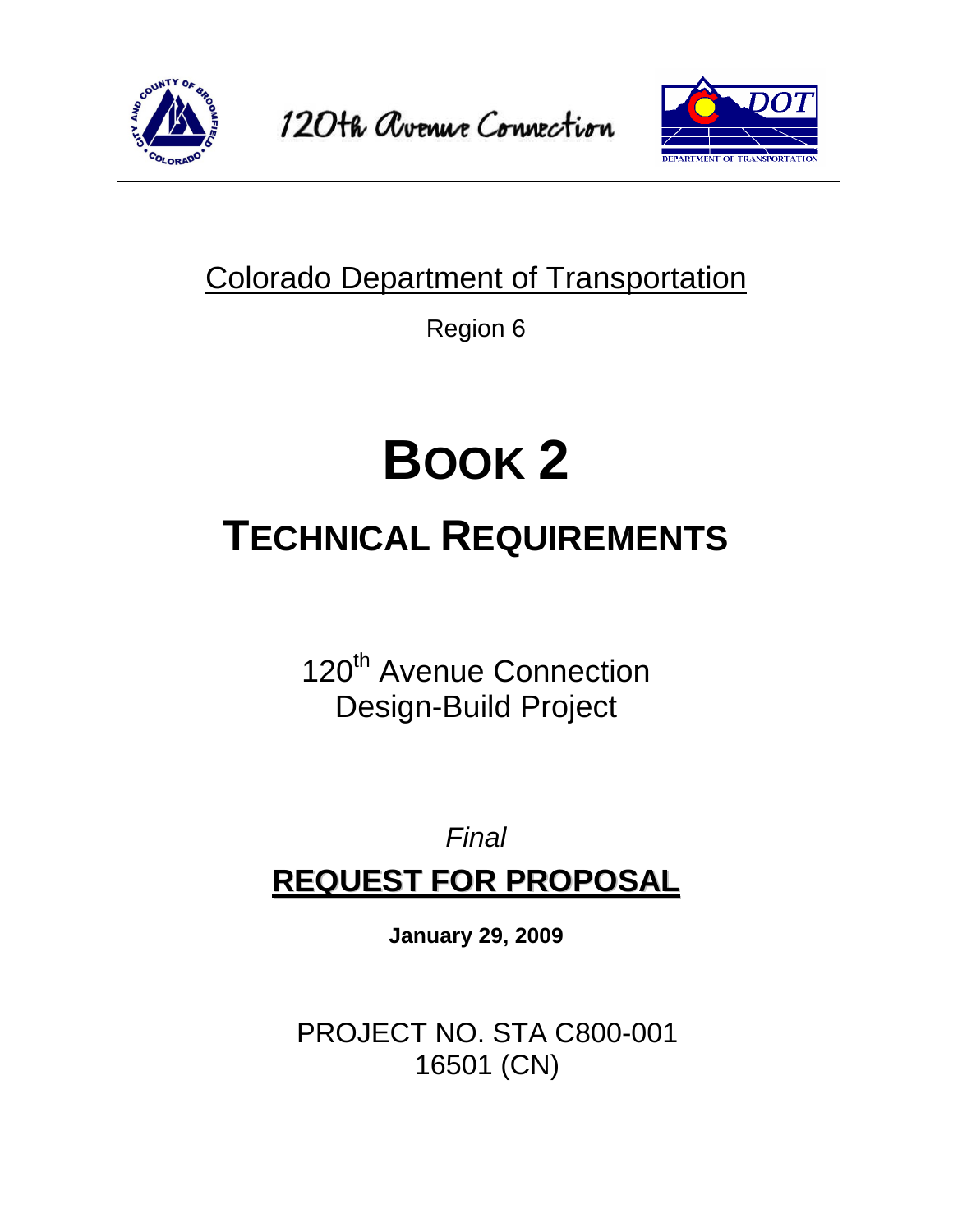### TABLE OF CONTENTS

| 1.0 |               |       |                                                                       |  |
|-----|---------------|-------|-----------------------------------------------------------------------|--|
|     | 1.1           |       |                                                                       |  |
|     |               | 1.1.1 |                                                                       |  |
|     | 1.2           |       |                                                                       |  |
|     | 1.3           |       |                                                                       |  |
|     |               | 1.3.1 |                                                                       |  |
|     | 1.4           |       |                                                                       |  |
|     | 1.5           |       |                                                                       |  |
| 2.0 |               |       |                                                                       |  |
|     | 2.1           |       |                                                                       |  |
|     |               | 2.1.1 |                                                                       |  |
|     | $2.2^{\circ}$ |       |                                                                       |  |
|     |               | 2.2.1 |                                                                       |  |
|     |               | 2.2.2 |                                                                       |  |
|     |               |       |                                                                       |  |
|     |               | 2.3.1 |                                                                       |  |
|     |               | 2.3.2 |                                                                       |  |
|     |               | 2.3.3 |                                                                       |  |
|     |               | 2.3.4 |                                                                       |  |
|     |               |       |                                                                       |  |
|     |               | 2.4.1 |                                                                       |  |
|     | 2.5           |       |                                                                       |  |
| 3.0 |               |       |                                                                       |  |
|     | 3.1           |       |                                                                       |  |
|     |               | 3.1.1 |                                                                       |  |
|     |               | 3.1.2 |                                                                       |  |
|     |               | 3.1.3 |                                                                       |  |
|     |               | 3.1.4 |                                                                       |  |
|     |               | 3.1.5 |                                                                       |  |
|     |               | 3.1.6 |                                                                       |  |
|     |               | 3.1.7 |                                                                       |  |
|     | 3.2           |       |                                                                       |  |
|     |               | 3.2.1 | Contractor Responsibility to Respond to Nonconforming Work Notices  4 |  |
|     |               | 3.2.2 |                                                                       |  |
|     | 3.3           |       |                                                                       |  |
|     |               | 3.3.1 |                                                                       |  |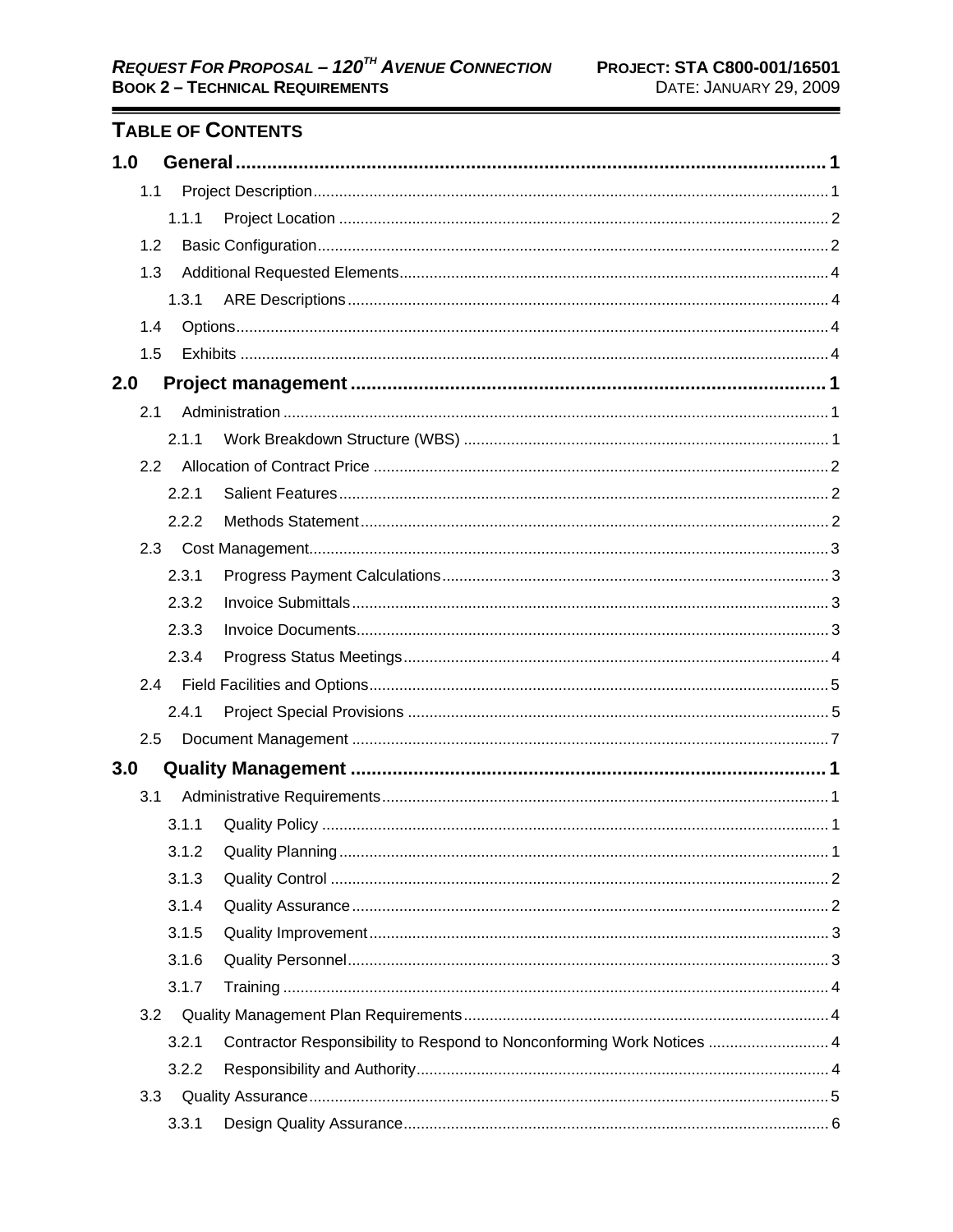|     | 3.3.2 |                                                                                 |
|-----|-------|---------------------------------------------------------------------------------|
|     | 3.3.3 |                                                                                 |
|     | 3.3.4 | Reporting, Record Keeping of Construction Quality Assurance Documentation  11   |
| 3.4 |       |                                                                                 |
|     | 3.4.1 |                                                                                 |
|     | 3.4.2 |                                                                                 |
| 3.5 |       |                                                                                 |
|     | 3.5.1 |                                                                                 |
|     | 3.5.2 |                                                                                 |
|     | 3.5.3 |                                                                                 |
| 3.6 |       |                                                                                 |
|     | 3.6.1 |                                                                                 |
|     | 3.6.2 |                                                                                 |
|     | 3.6.3 |                                                                                 |
|     | 3.6.4 |                                                                                 |
|     | 3.6.5 |                                                                                 |
| 3.7 |       |                                                                                 |
| 4.0 |       |                                                                                 |
| 4.1 |       |                                                                                 |
| 4.2 |       |                                                                                 |
| 4.3 |       |                                                                                 |
| 4.4 |       |                                                                                 |
| 5.0 |       |                                                                                 |
| 5.1 |       |                                                                                 |
|     | 5.1.1 |                                                                                 |
|     | 5.1.2 |                                                                                 |
|     | 5.1.3 |                                                                                 |
|     | 5.1.4 |                                                                                 |
|     | 5.1.5 |                                                                                 |
|     | 5.1.6 |                                                                                 |
| 5.2 |       |                                                                                 |
|     | 5.2.1 | Colorado Discharge Permit System - Stormwater Construction Permit (CDPS-SCP)  3 |
|     | 5.2.2 |                                                                                 |
|     | 5.2.3 |                                                                                 |
|     | 5.2.4 |                                                                                 |
|     | 5.2.5 |                                                                                 |
|     | 5.2.6 |                                                                                 |
| 5.3 |       |                                                                                 |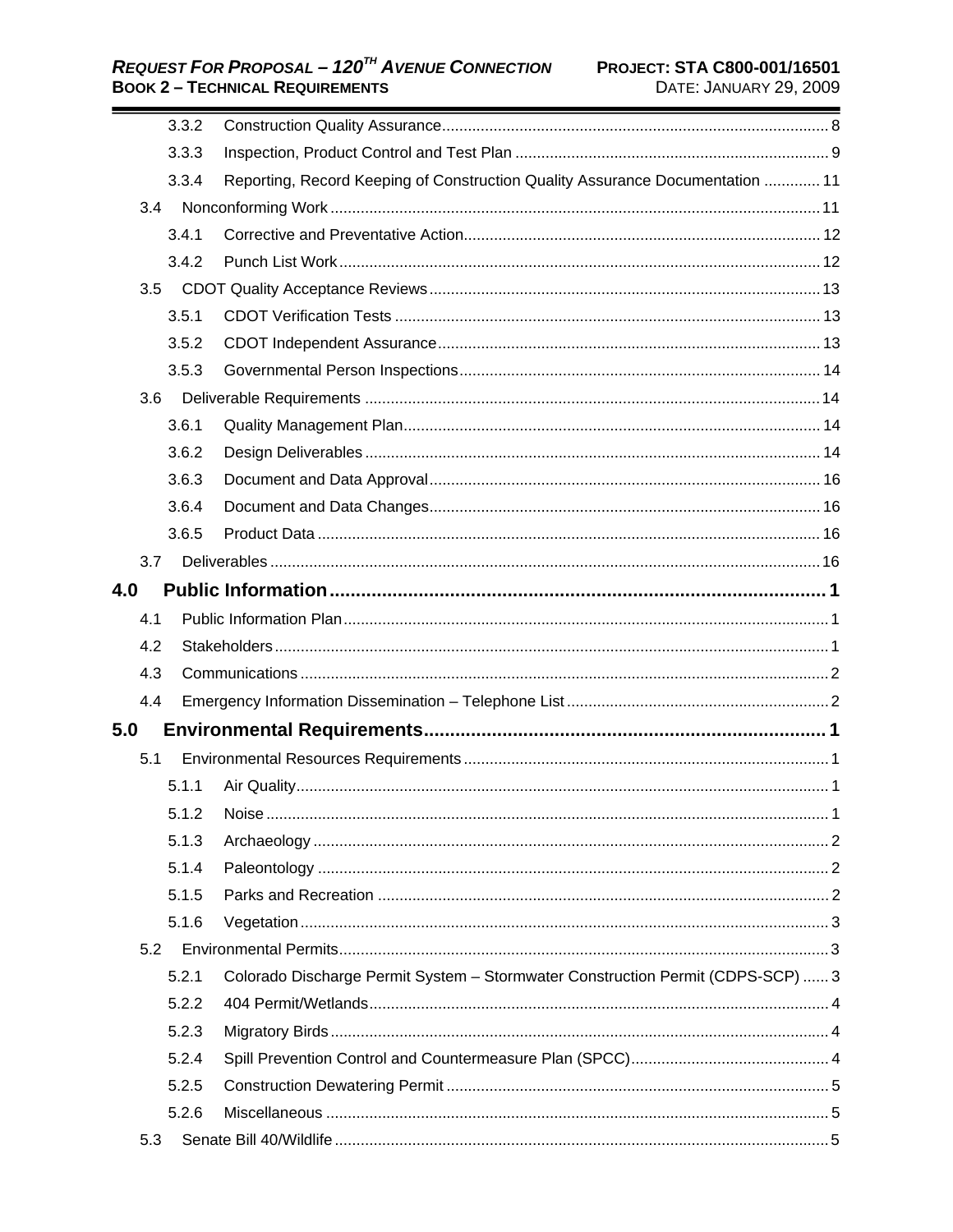|     |     | 5.3.1 |                                                                              |  |
|-----|-----|-------|------------------------------------------------------------------------------|--|
|     | 5.4 |       |                                                                              |  |
|     | 5.5 |       |                                                                              |  |
| 6.0 |     |       |                                                                              |  |
|     | 6.1 |       |                                                                              |  |
|     | 6.2 |       |                                                                              |  |
|     |     | 6.2.1 |                                                                              |  |
|     |     | 6.2.2 |                                                                              |  |
|     |     |       |                                                                              |  |
|     |     | 6.2.3 |                                                                              |  |
|     |     | 6.2.4 |                                                                              |  |
|     |     | 6.2.5 |                                                                              |  |
|     | 6.3 |       |                                                                              |  |
| 7.0 |     |       |                                                                              |  |
|     | 7.1 |       |                                                                              |  |
|     |     | 7.1.1 |                                                                              |  |
|     |     | 7.1.2 |                                                                              |  |
|     |     | 7.1.3 |                                                                              |  |
|     | 7.2 |       |                                                                              |  |
|     |     | 7.2.1 |                                                                              |  |
|     | 7.3 |       |                                                                              |  |
|     |     | 7.3.1 |                                                                              |  |
|     |     | 7.3.2 |                                                                              |  |
|     |     | 7.3.3 |                                                                              |  |
|     | 7.4 |       |                                                                              |  |
|     |     | 7.4.1 |                                                                              |  |
|     |     | 7.4.2 |                                                                              |  |
|     |     | 7.4.3 |                                                                              |  |
|     |     | 7.4.4 |                                                                              |  |
|     |     | 7.4.5 |                                                                              |  |
|     | 7.5 |       |                                                                              |  |
|     | 7.6 |       |                                                                              |  |
|     |     | 7.6.1 |                                                                              |  |
|     |     | 7.6.3 |                                                                              |  |
|     |     | 7.6.4 |                                                                              |  |
|     |     | 7.6.5 |                                                                              |  |
|     |     | 7.6.6 | Construction Inspection Acceptance Letter - (Utility Owner), Exhibit E (1) 8 |  |
|     |     | 7.6.7 | Construction Inspection Acceptance Letter - (Contractor), Exhibit E (2)  8   |  |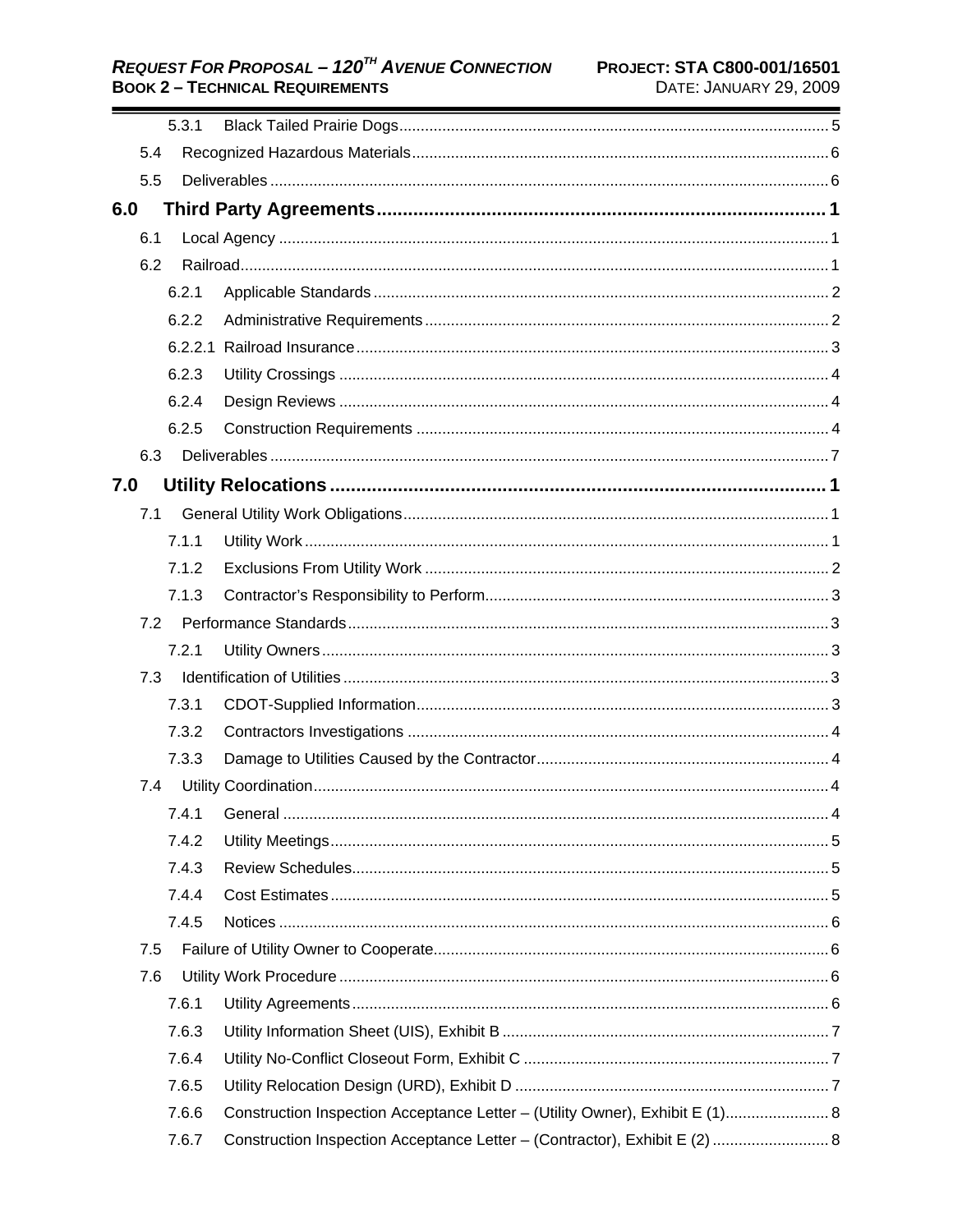|     | 7.6.8 |  |
|-----|-------|--|
|     | 7.6.9 |  |
| 8.0 |       |  |
| 8.1 |       |  |
|     | 8.1.1 |  |
|     | 8.1.2 |  |
|     | 8.1.3 |  |
|     | 8.1.4 |  |
|     |       |  |
|     | 8.2.1 |  |
|     | 8.2.2 |  |
|     | 8.2.3 |  |
|     | 8.2.4 |  |
| 8.3 |       |  |
|     | 8.3.1 |  |
|     | 8.3.2 |  |
|     | 8.3.3 |  |
| 8.4 |       |  |
| 8.5 |       |  |
|     |       |  |
|     |       |  |
| 9.0 |       |  |
| 9.1 |       |  |
|     | 9.1.1 |  |
|     | 9.1.2 |  |
|     | 9.1.3 |  |
|     | 9.1.4 |  |
|     | 9.1.5 |  |
|     | 9.1.6 |  |
|     | 9.1.7 |  |
|     | 9.1.8 |  |
| 9.2 |       |  |
|     | 9.2.1 |  |
|     | 9.2.2 |  |
| 9.3 |       |  |
|     | 9.3.1 |  |
|     | 9.3.2 |  |
|     | 9.3.3 |  |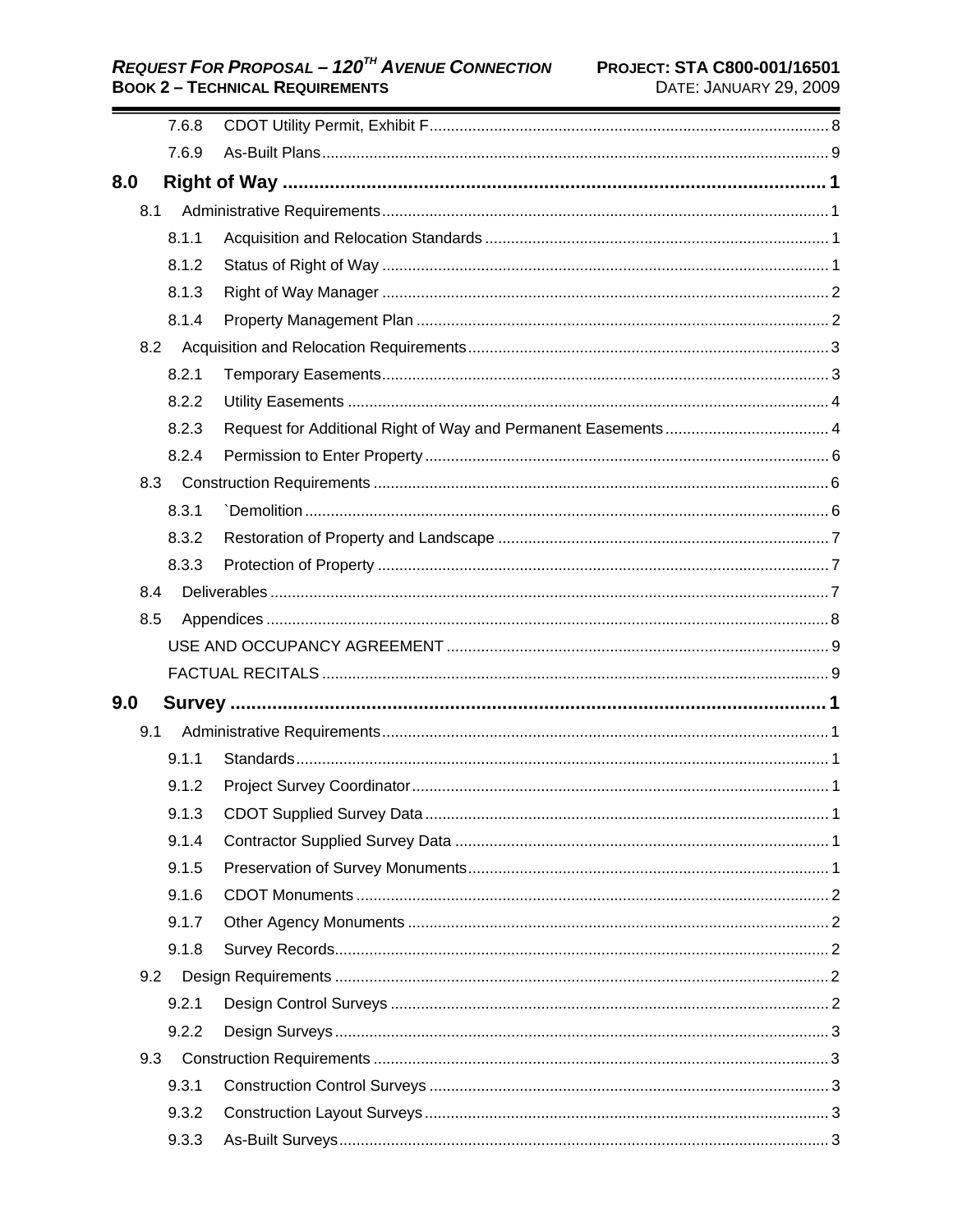#### REQUEST FOR PROPOSAL - 120<sup>TH</sup> AVENUE CONNECTION PROJECT: STA C800-001/16501 **BOOK 2 - TECHNICAL REQUIREMENTS**

| 9.3.4 |                                                                                                     |
|-------|-----------------------------------------------------------------------------------------------------|
| 9.4   |                                                                                                     |
|       | 10.0 Geotechnical, Roadway Pavements, and Structure Foundations 1                                   |
|       |                                                                                                     |
|       |                                                                                                     |
|       |                                                                                                     |
|       |                                                                                                     |
|       |                                                                                                     |
|       |                                                                                                     |
|       |                                                                                                     |
|       |                                                                                                     |
|       |                                                                                                     |
|       |                                                                                                     |
|       |                                                                                                     |
|       |                                                                                                     |
|       |                                                                                                     |
|       |                                                                                                     |
|       |                                                                                                     |
|       |                                                                                                     |
|       |                                                                                                     |
|       |                                                                                                     |
|       |                                                                                                     |
|       |                                                                                                     |
|       |                                                                                                     |
|       |                                                                                                     |
|       |                                                                                                     |
|       |                                                                                                     |
|       |                                                                                                     |
|       |                                                                                                     |
|       |                                                                                                     |
|       |                                                                                                     |
|       |                                                                                                     |
| 13.0  |                                                                                                     |
|       |                                                                                                     |
|       |                                                                                                     |
|       | 13.1.2 Wadsworth Boulevard, Wadsworth Place, 118 <sup>th</sup> Avenue, Commerce Street, Destination |
|       |                                                                                                     |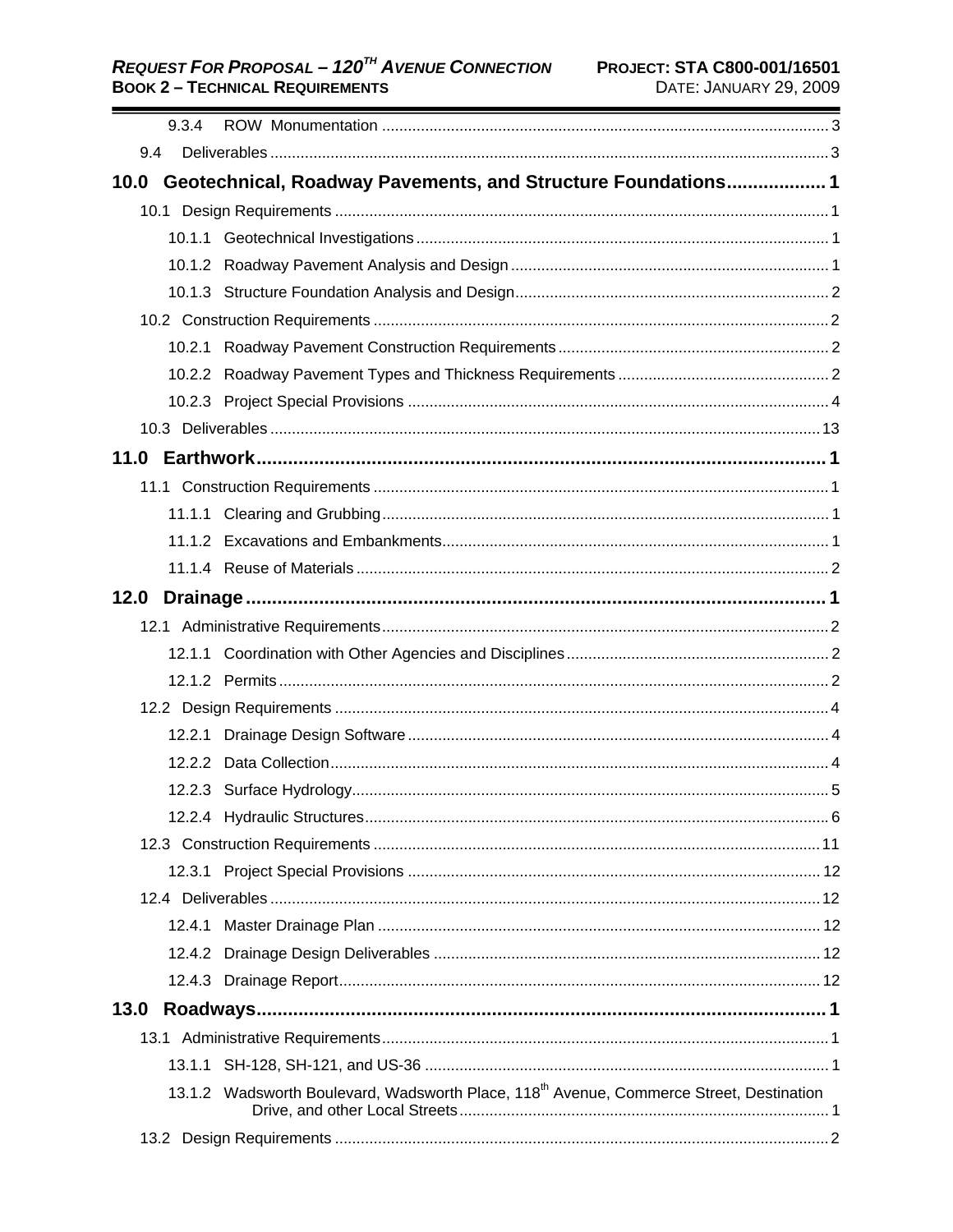| 14.0 Signing, Pavement Marking, Signalization, Lighting, and Intelligent |  |
|--------------------------------------------------------------------------|--|
|                                                                          |  |
|                                                                          |  |
|                                                                          |  |
|                                                                          |  |
|                                                                          |  |
|                                                                          |  |
|                                                                          |  |
|                                                                          |  |
|                                                                          |  |
|                                                                          |  |
|                                                                          |  |
|                                                                          |  |
|                                                                          |  |
|                                                                          |  |
|                                                                          |  |
|                                                                          |  |
|                                                                          |  |
|                                                                          |  |
|                                                                          |  |
|                                                                          |  |
|                                                                          |  |
|                                                                          |  |
|                                                                          |  |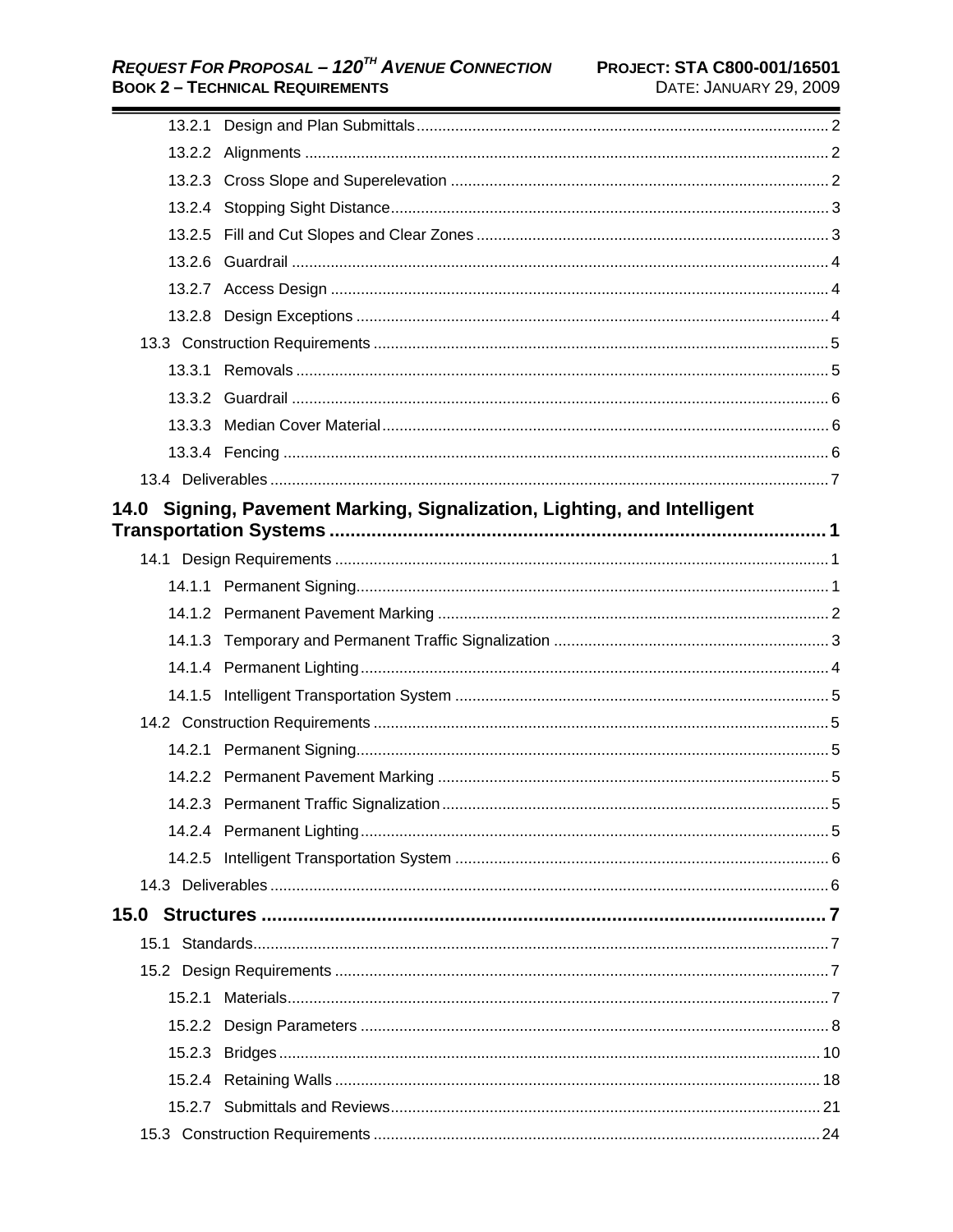| 16.0 |        |  |
|------|--------|--|
|      |        |  |
|      |        |  |
|      |        |  |
|      |        |  |
|      |        |  |
|      |        |  |
|      |        |  |
|      |        |  |
|      |        |  |
|      |        |  |
|      |        |  |
|      |        |  |
|      |        |  |
|      |        |  |
|      |        |  |
|      |        |  |
|      |        |  |
|      |        |  |
|      |        |  |
|      |        |  |
|      | 16.3.1 |  |
|      |        |  |
|      |        |  |
|      |        |  |
|      |        |  |
|      |        |  |
|      |        |  |
|      |        |  |
|      |        |  |
|      |        |  |
|      |        |  |
|      |        |  |
|      |        |  |
|      |        |  |
|      |        |  |
|      |        |  |